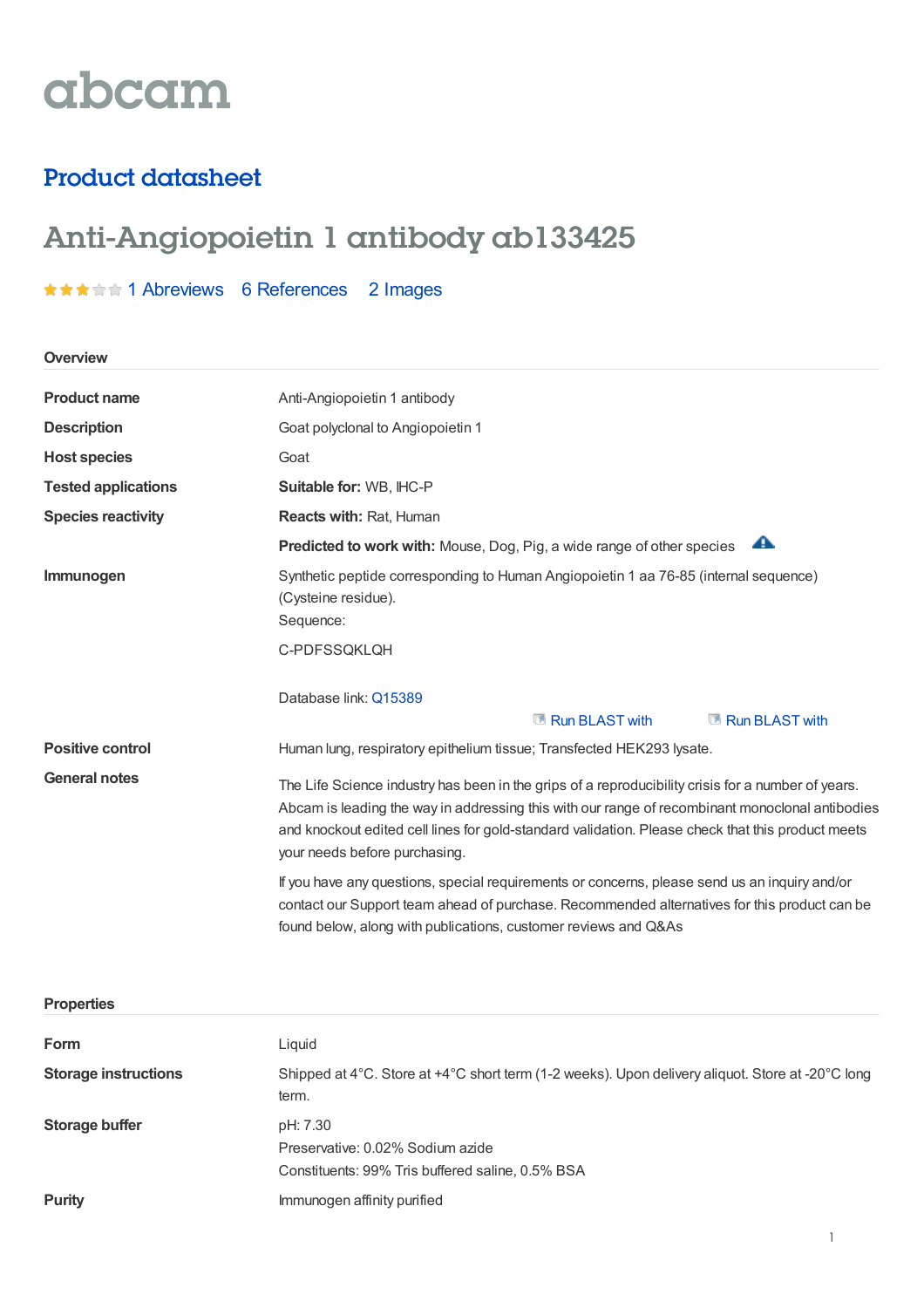#### **Applications**

**The Abpromise guarantee** Our [Abpromise](https://www.abcam.com/abpromise) guarantee covers the use of ab133425 in the following tested applications.

The application notes include recommended starting dilutions; optimal dilutions/concentrations should be determined by the end user.

| <b>Application</b> | <b>Abreviews</b> | <b>Notes</b>                                                                                                                                           |
|--------------------|------------------|--------------------------------------------------------------------------------------------------------------------------------------------------------|
| <b>WB</b>          |                  | Use a concentration of 1 - 2 µg/ml. Predicted molecular weight:<br>57 kDa.                                                                             |
| <b>IHC-P</b>       | ★★★☆☆(1)         | Use a concentration of 2.5 µg/ml. Perform heat mediated antigen<br>retrieval with citrate buffer pH 6 before commencing with IHC<br>staining protocol. |

| <b>Target</b>                              |                                                                                                                                                                                                                                                                                                                                                                                                                              |
|--------------------------------------------|------------------------------------------------------------------------------------------------------------------------------------------------------------------------------------------------------------------------------------------------------------------------------------------------------------------------------------------------------------------------------------------------------------------------------|
| <b>Function</b>                            | Binds and activates TIE2 receptor by inducing its tyrosine phosphorylation. Implicated in<br>endothelial developmental processes later and distinct from that of VEGF. Appears to play a<br>crucial role in mediating reciprocal interactions between the endothelium and surrounding matrix<br>and mesenchyme. Mediates blood vessel maturation/stability. It may play an important role in the<br>heart early development. |
| <b>Sequence similarities</b>               | Contains 1 fibrinogen C-terminal domain.                                                                                                                                                                                                                                                                                                                                                                                     |
| <b>Post-translational</b><br>modifications | Glycosylated.                                                                                                                                                                                                                                                                                                                                                                                                                |
| <b>Cellular localization</b>               | Secreted.                                                                                                                                                                                                                                                                                                                                                                                                                    |

#### **Images**



Immunohistochemistry (Formalin/PFA-fixed paraffinembedded sections) - Anti-Angiopoietin 1 antibody (ab133425)

Immunohistochemical analysis of formalin-fixed, paraffin-embedded Human lung, respiratory epithelium tissue labelling Angiopoietin 1 with ab133425 antibody at 2.5µg/ml, followed by biotinylated secondary antibody, alkaline phosphatase-streptavidin and chromogen.